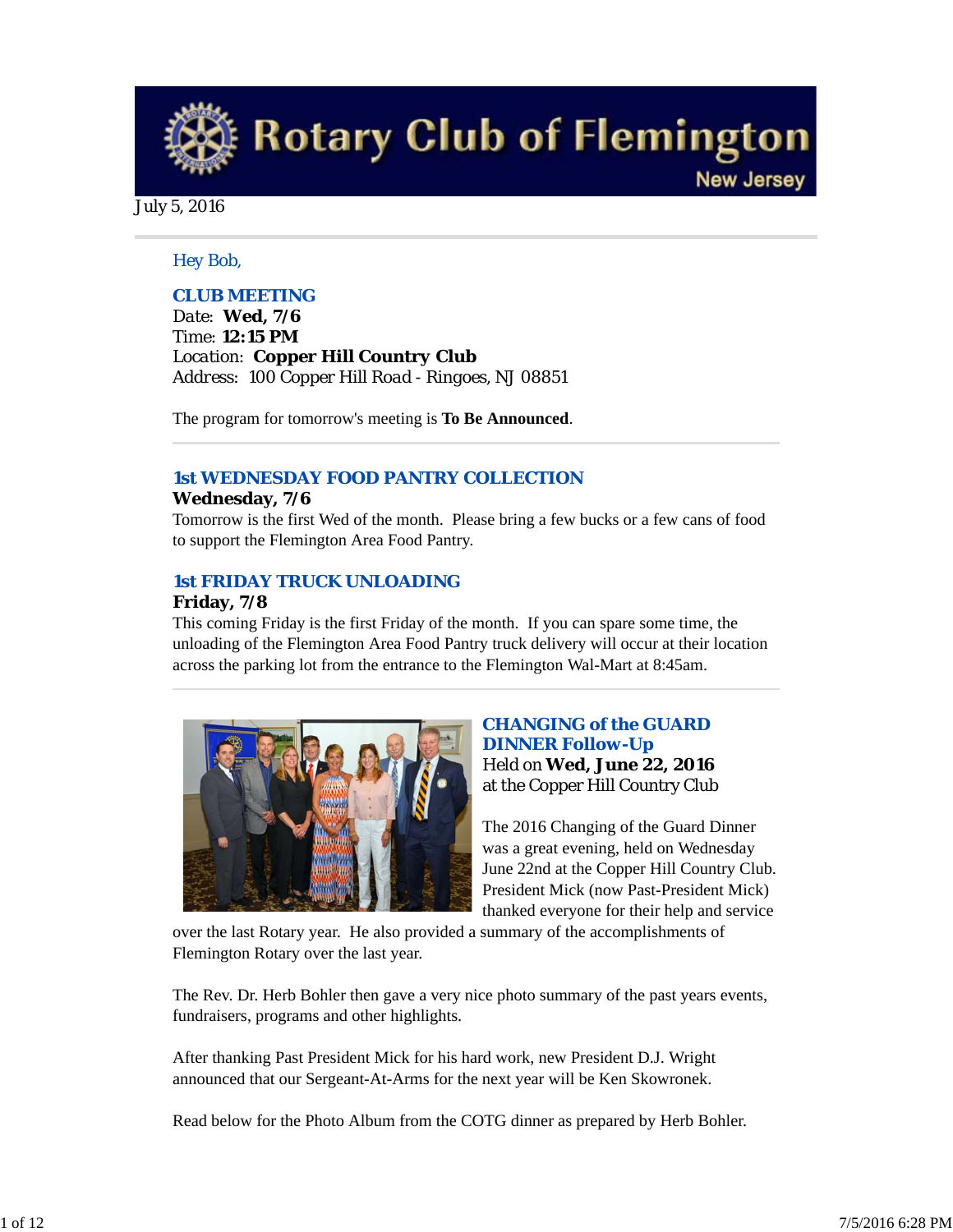

### *2015-2016 ROTARIAN of the YEAR* **THEODORE H. WEINSTEIN (Ted)**

The Rotarian of the Year (ROTY) award is the highest honor given annually to the member that has provided the most significant "Service Above Self" contribution to the 5 Avenues of Service over the most recent Rotary year. The 5

Avenues of Service are: Club Service, Community Service, International Service, Vocational Service and New Generations. The recipient is selected by the ROTY Committee, which consists of all prior recipients of the award. The award was presented by Ira Liebross, who is the last ROTY recipient. Ted will be the presenter of next year's award, and so on. Congratulations, Ted!!!



## *2015-2016 PAUL HARRIS FELLOW* **LYNN HYMAN**

The Paul Harris Fellow (PHF) award is an annual award given to the member or person that has provided a significant "Service Above Self" contribution to the 5 Avenues of Service over their entire **history** of being in the club. The recipient is

selected by the PHF Committee, which consists of all prior members of the award. Congratulations, Lynn!!!

The Paul Harris Fellow Award, as presented by Flemington Rotary, is not to be confused with the Paul Harris Fellow Recognition, which all members receive automatically after contributing \$1000 or more to the Rotary International Foundation for the "Annual Programs" fund. Most members contribute to the RI Foundation via the "Every Rotarian, Every Year" program by giving \$100 annually to the Foundation.



## *2015-2016 SILENT SNEAKER AWARD* **ROBERT L. CHITTENDEN (Bob)**

The Silent Sneaker award is annually selected & presented by the current Club President. They solely select a recipient based upon a members significant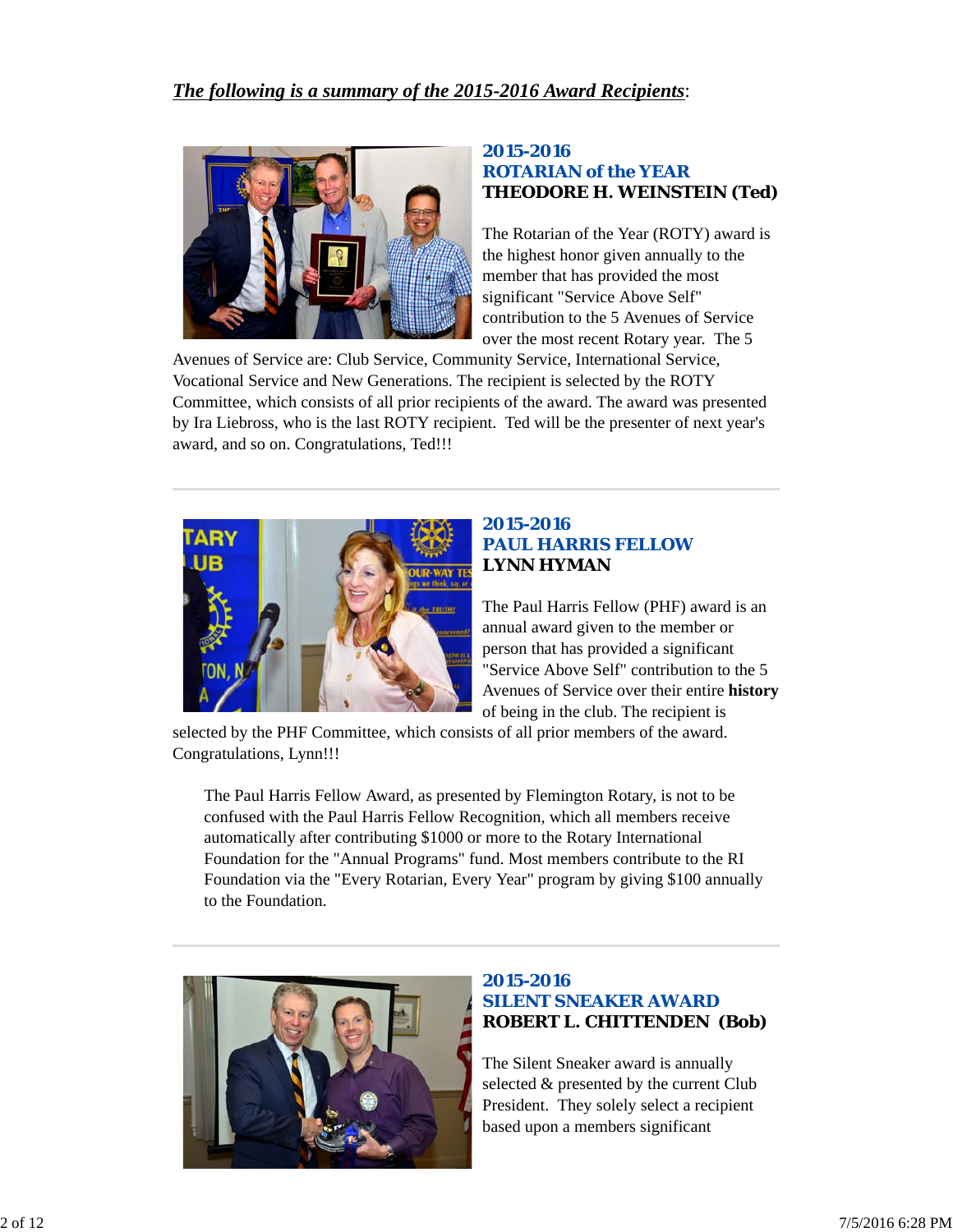

contributions to the club over the last year,

however, in a way that most other club members would never have seen or recognized. Thus the name Silent Sneaker.



## *2015-2016 PERFECT ATTENDANCE AWARDS*

The following members were acknowledged for their years of Perfect Attendance, as presented by Club Secretary, Chris Steffner:



- **Terry Ownes..........11 years**
- **Joe Ziegler..............7 years**
- **Bob Newland..........5 years**



## *PHOTO ALBUM from the 2016 Changing of the Guard Dinner* Held on **Wed, June 22, 2016** Copper Hill Country Club

**Click Here** to view the Photo Album from the recent Changing of the Guard Dinner.

A very special thanks to the Rev. Dr. Herb Bohler for taking the photos and generating the album for everyone to enjoy!!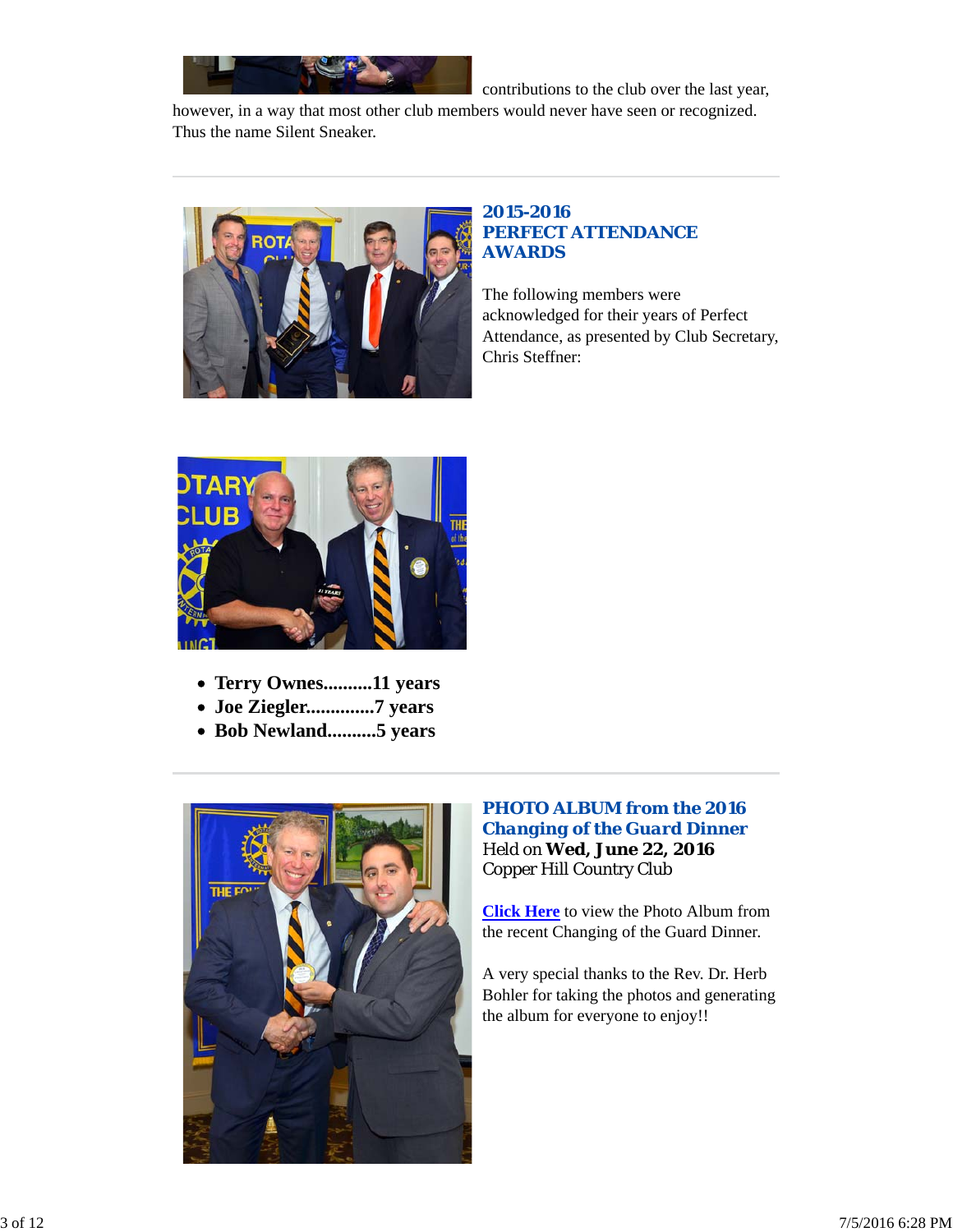



*OFFICERS & BOARD MEMBERS for the 2016-2017 Flemington Rotary Year*

Congratulations and thank you to the Officers & Board Members that are serving for the upcoming Flemington Rotary Year!

| 2016-2017 RCOF Officers & Board Members: |  |
|------------------------------------------|--|
|------------------------------------------|--|

| Club President      | Daniel James "D.J." Wright               |
|---------------------|------------------------------------------|
| President-Elect     | <b>Kim Metz</b>                          |
| Secretary           | <b>Karen Widico</b>                      |
| Treasurer, General  | <b>Bob Newland</b>                       |
| Treasurer, Lunch    | <b>Lynn Hyman</b>                        |
| <b>Board Member</b> | Mick Schaible (immediate Past-President) |
| <b>Board Member</b> | <b>Sandy Clark</b>                       |
| <b>Board Member</b> | <b>Joe Ziegler</b>                       |
| Sergeant-at-Arms    | <b>Ken Skowronek</b>                     |

## *NEW MEMBER* **Adam Boynton**

The Membership Committee and Board have approved **Adam Boynton** for membership in the Rotary Club of Flemington. Adam has been proposed by Joe Ziegler and has attended several of our club meetings. He will have the classification of "**Church/Social Services**". Adam is a Lieutenant with The Salvation Army here in Flemington, NJ. Adam and his wife reside here in Flemington.

Joe Ziegler completed Adam's orientation meeting on 5/24/2016. Now we just need to schedule Adam's official induction into the club.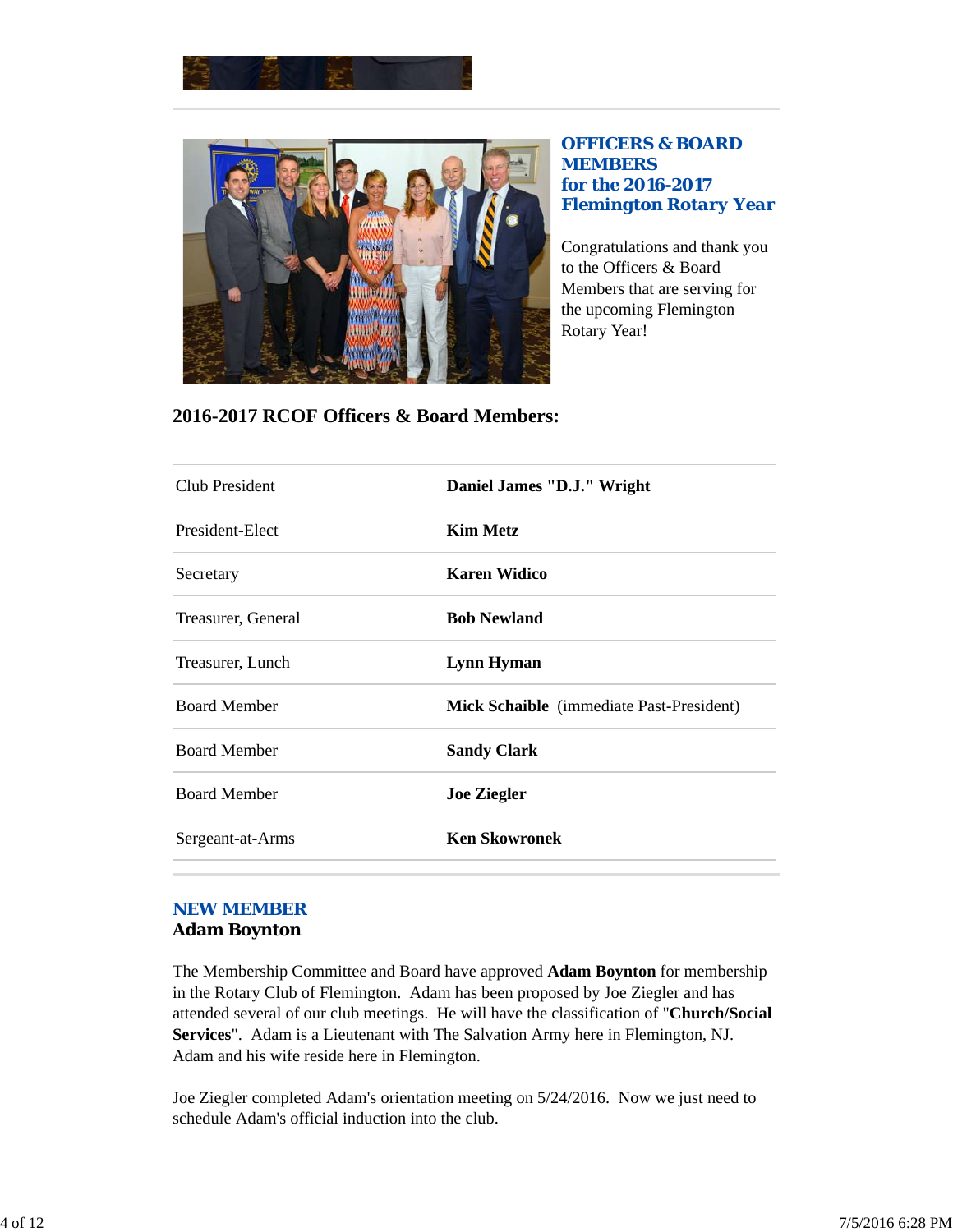## *The Clinton Sunrise Rotary's SPRINTIN CLINTON AND RUBBER DUCKY RACES* **Saturday, July 16 and Saturday, July 27**

The Clinton Sunrise Rotary is pleased to announce the continuance of 2 Clinton traditions: the 36th annual Sprintin Clinton, a 5K race and 1 mile fun run/walk scheduled for Saturday, July 16th and the 27th annual Rubber Ducky Race scheduled for Sunday, July 17th.

This year's Sprintin' Clinton will begin at 7:30am on Saturday - an early race start that began 2 years ago to take advantage of the cooler morning weather. "The time change was successful last year in attracting more runners so we have decided to continue with the early morning start," stated Lu Ann Aversa, Race Director. Online registration is available at https://sprintinclinton.itsyourrace.com

The Sprintin Clinton festivities will be followed on Sunday afternoon by the Great Hunterdon Rubber Ducky Race in downtown Clinton at the falls. Race start is 2:00pm. "Last year we had a great race outcome," said Lynn Arnold, Rubber Ducky Race Director, "raising over \$15,000. We hope to have even more ducks in the race this year and raise even more money for charity!" Individuals can sponsor a duck for \$10 and have the opportunity to win one of several great prizes. First prize is a 4 day, 3 night Walt Disney World Package for two (includes air for 2, hotel, & Park Passes) or a trip of equivalent value. Proceeds from this event benefit the American Cancer Society and the Cancer Support Community CNJ.

Commercial sponsorships are also available. There are various sponsorship levels ranging from \$100 for a Water Sponsor to \$1,000 for a 5K, Family Fun Run or Rubber Ducky Race Sponsor. Sponsors can receive double media exposure as, depending on the sponsorship level, they may be highlighted at both events. Major sponsors to date are: Economic Concepts, Farmers Insurance Company of Flemington, Holt Charitable Foundation, Hunterdon Healthcare, R & L Data and Weichert Realtors.

 "The Clinton Sunrise Rotary has been a viable part of the North Hunterdon community for many years," stated Andy West, Clinton Sunrise Rotary President, "and this year we are celebrating our 27th Anniversary! Our members work together to address both the needs of our local community and in the international arena. Locally, we have provided financial support to various community agencies such as the Open Cupboard Food Pantry and the Clinton Police, Fire & Rescue Squads. Last year we installed a Fit Trail in Hunts Mill Park in the Town of Clinton. In addition, we provide scholarships for local high school students; collaborate with Hunterdon County Polytech to bring the "Bridging the Gap" program, an educational business skills workshop, to the students; conduct annual flu shot clinics and an annual blood drive; contribute to the safety of our children and community by purchasing & donating a "Speed Caution" sign for the town of Clinton; sponsor a free Fishing Derby for area youth; and assist local residents in need with emergency funding. Internationally, we sponsor "Polio Plus" - a Rotary program whose aim is to eradicate polio worldwide; and we support the "Homes of Hope" project in Ecuador building low-cost housing for single mothers and their families."

Funds raised from commercial sponsorships and race entries help to support these projects. Information about both race events and sponsorship opportunities is available on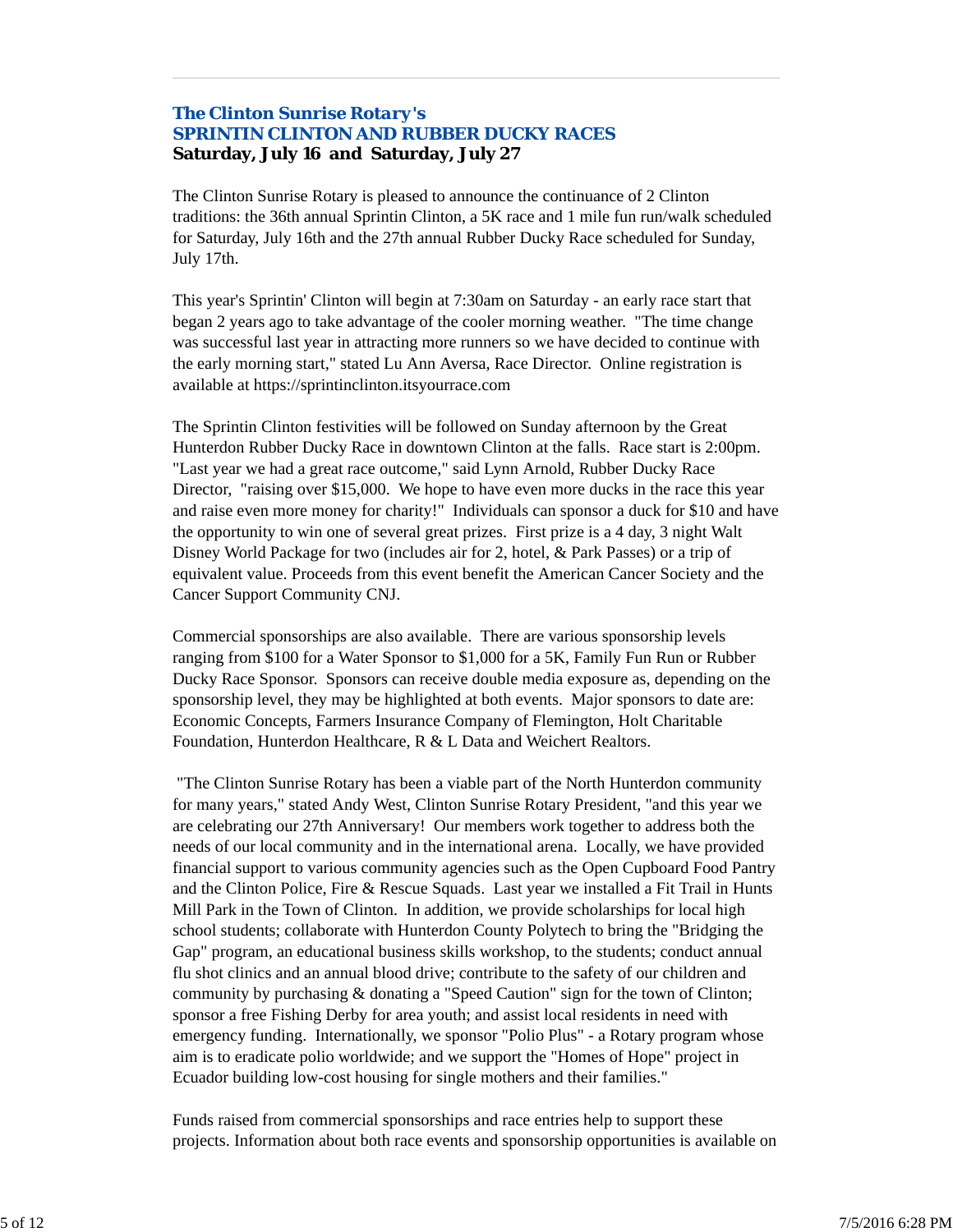our website www.clintonsunriserotary.org or contact Lu Ann Aversa at 908-483-4327 or email laversa@hcymca.com



Click Photo to see a larger image

## *Rotary Club of Aberdeen, MD* **Raffling a 2016 Jeep Wrangler 4x4 Raffle Drawing on 9/12/2016**

Bob Burgard, current Club President for the Aberdeen Rotary Club, wanted to pass along this information.

The Aberdeen Rotary Club (ARC) is raffling a **2016 Jeep Wrangler Unlimited Sport**

**4X4**. Only 2000 Tickets will be sold at **\$50.00 each**. The drawing will be held at the Annual ARC Golf Outing on September 12, 2016.

In addition to the Jeep, there is a second prize of \$1,000 and a third prize of a \$250 Gift Certificate to Saxon's Jewelers in Harford County, MD.

Aberdeen Rotary Club is anticipating significant support for the Harford County Boys and Girls Club and Local Scholarships that are budgeted for over \$50,000.

The Aberdeen Rotary Charities is a 501c3. Tax deductible contributions are in reference to EIN# 90-0752980.

If you have any questions, contact Bob Burgard as follows: Cel(908) 528-4073 (or) Office(908) 751-1223.

410-838-6257 is a Call Center that forwards the call to raffle coordinator.



### *The Flemington Rotary MEMBER DIRECTORY Is Updated on the Website*

A PDF copy of the Club Directory is now kept on the club website, located on the password protected "**Members Only**" page. To access this, simply goto

**www.FlemingtonRotaryNJ.org** and click on "Members

Only" in the upper left. The page is password protected. If you do not have the password, simply email us and request it.

If you see any updates that need to be made (a change of address, email, phone number, something is not listed correctly, etc.), please email Sandy Clark and request any changes to be made. **Click Here** to generate an email to Sandy.



## *SPEAKERS & PROGRAMS BEING SOUGHT*

President Mick is looking for some ideas for upcoming meeting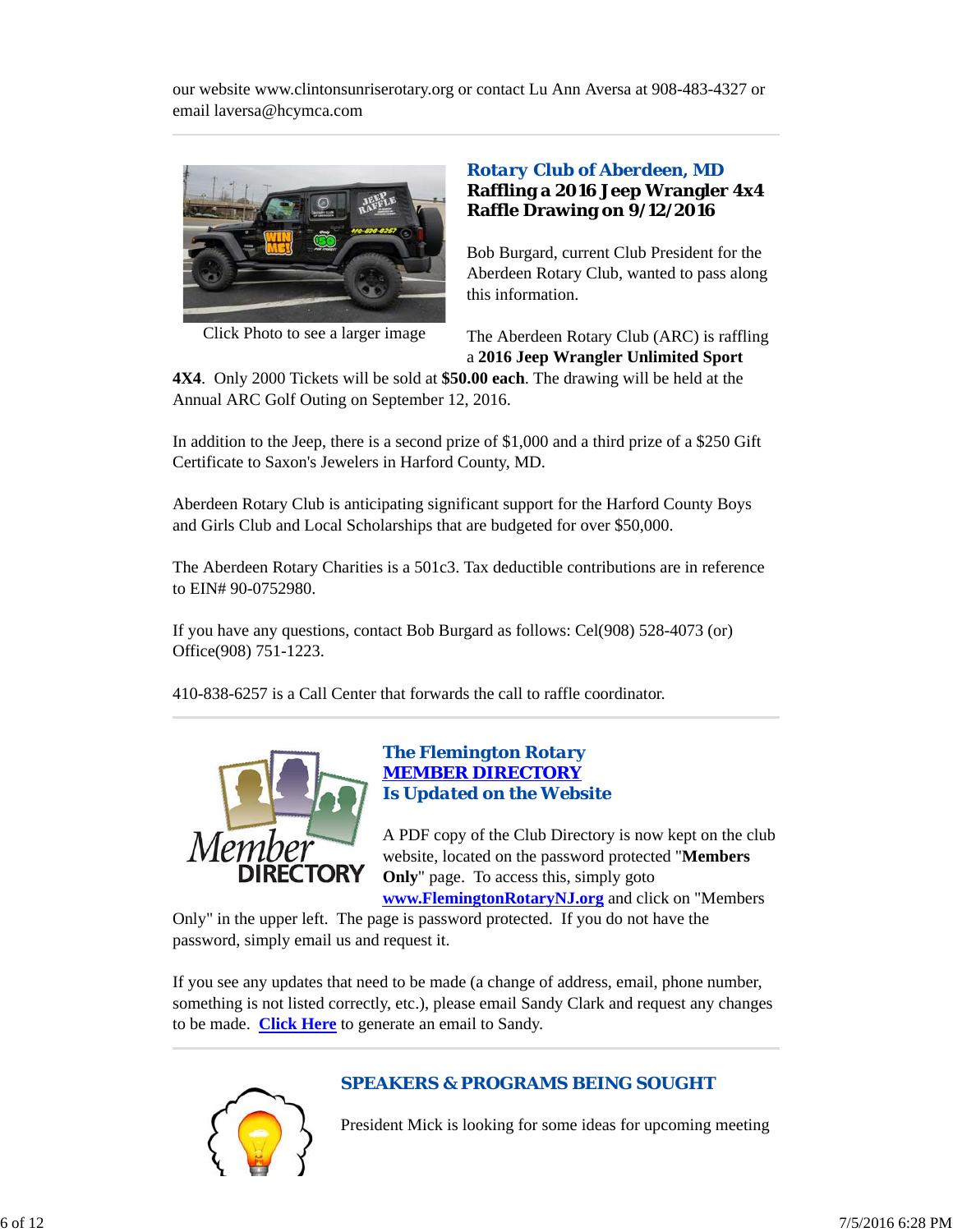

programs and speakers. If you have any leads, please pass them onto Mick Schaible, who will follow-up to schedule the speaker.

**Click here** to generate an email directly to Mick.



As you know, the Rotary Club of Flemington is a member of the H.C. Chamber of Commerce. This enables all Rotarians the ability to attend a Chamber function as a "member". If someone asks you what your business is, you would explain that you are a member representing the Rotary Club of Flemington. **Click Here** to visit the Chamber website for a listing of upcoming events.



### *Jersey Talk Radio - Internet Radio "THE ROTARY HOUR"* **Tuesdays** from **5pm to 6pm**

PDG Megan Jones-Holt is the host of "The Rotary Hour" on the "Jersey Talk Radio" internet radio station. She is always looking for guests to have on the show. If you are intersted, please get in touch with Megan at (908)894-4590 or **mjonesholt@gmail.com**.

**Click Here** to listen to the Internet Radio station from your PC, smart phone, mobile device, etc.



website.

#### *FLEMINGTON BUSINESS IMPROVEMENT DISTRICT* www.downtownflemington.com

If you would like to learn more about events and activities going on around Flemington, please **CLICK HERE** to visit the Flemington Business Improvement District (BID)

## *ROTARY DISTRICT 7510 NEWS*

**Click Here** to read the current news from our Rotary District 7510.

## *SPEAKERS & PROGRAMS BEING SOUGHT*

We are always seeking new or creative ideas for upcoming meeting programs and speakers. If you have any leads, please pass them onto Mick Schaible. **Click here** to generate an email directly to Mick.

## *UPCOMING DATES TO NOTE:*

Wed, 7/06: Open. Wed, 7/13: Open.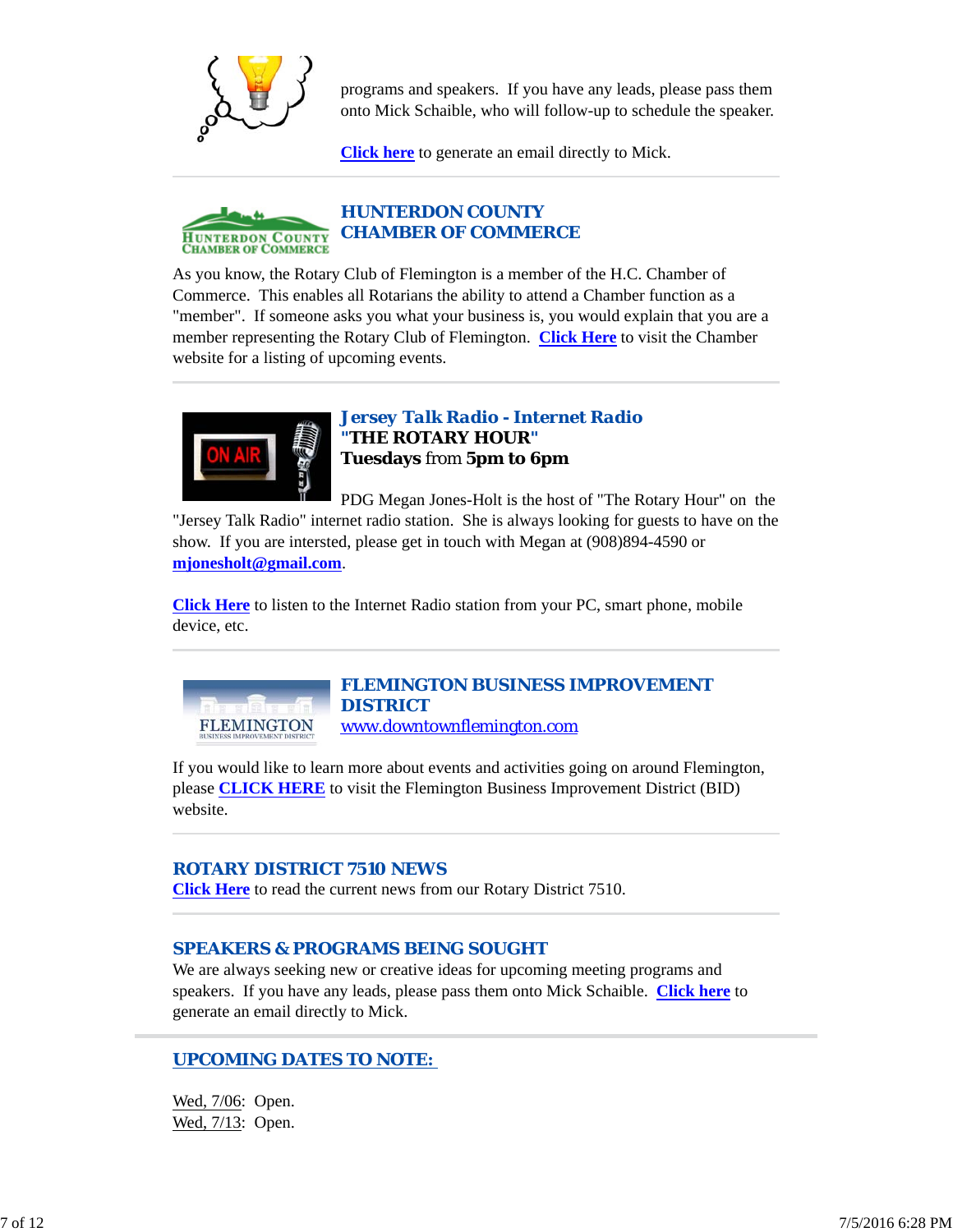Wed,  $7/20$ : Open. Wed, 7/27: Open. Wed, 8/03: Open. Wed, 8/10: Open. Wed, 8/17: Open. Wed, 8/24: Open. Wed, 8/31: Open.

Wed, 10/12: District Governor Official Visit (DG Charles Minton)

**Next RCOF Board Meeting**: Thurs, 7/14/2016 (Held bi-monthly). **Next Membership Meeting:** Wed, 7/13/2016 at 1:30 PM (Usually the 2<sup>nd</sup> Wed).

# **Upcoming RCOF Club Events, Fundraisers, Fellowship Events, Etc**.:

To Be Announced:

#### **Rotary District 7510 Events & Functions:**

Mon, 11/14: Eat, Drink & Share at 6:00pm (The Pines Manor, Route 27 & Talmadge Road - Edison, NJ)

#### *COMMITTEE LIST:*

**Click Here** to download the listing of all current Club Committee's and its members.

#### *"MEMBERS ONLY" WEBSITE:*

### **Click Here for the Members Only section of the website to find:**

- 1) The "Membership Proposal Form" to propose a new member.
- 2) New Member Information.
- 3) An Online Copy of the Club Membership Directory.
- 4) A Link to All Photos Albums of the Club.

#### *ROTARY WEBSITE LINKS:*

Rotary International: **www.Rotary.org** Rotary District 7510: **www.RotaryNJ.org**

#### *NEARBY ROTARY CLUB MEETINGS:*

As A Rotarian, you are Welcome to attend a Rotary Club meeting anywhere in the world. Click here for the Rotary Club Locator App. Or see below for some local meetings:

#### Mondays

**Lambertville/New Hope** (6:30 pm) - Lambertville Station Restaurant; 11 Bridge Street, Lambertville NJ 08530

**Piscataway** (12:15 pm) - Radisson Hotel; 21 Kingsbridge Road, Piscataway, NJ 08854

#### Tuesdays

**Whitehouse** (12:15 pm) - Max's 22; 456 Route 22 West, Whitehouse Station, NJ 08889 **Princeton** (12:15 pm) - The Nassau Club; 6 Mercer Street, Princeton, NJ 08540 **Bridgewater-Bound Brook** (12:15 pm) - Arbor Glenn; 100 Monroe St, Bridgewater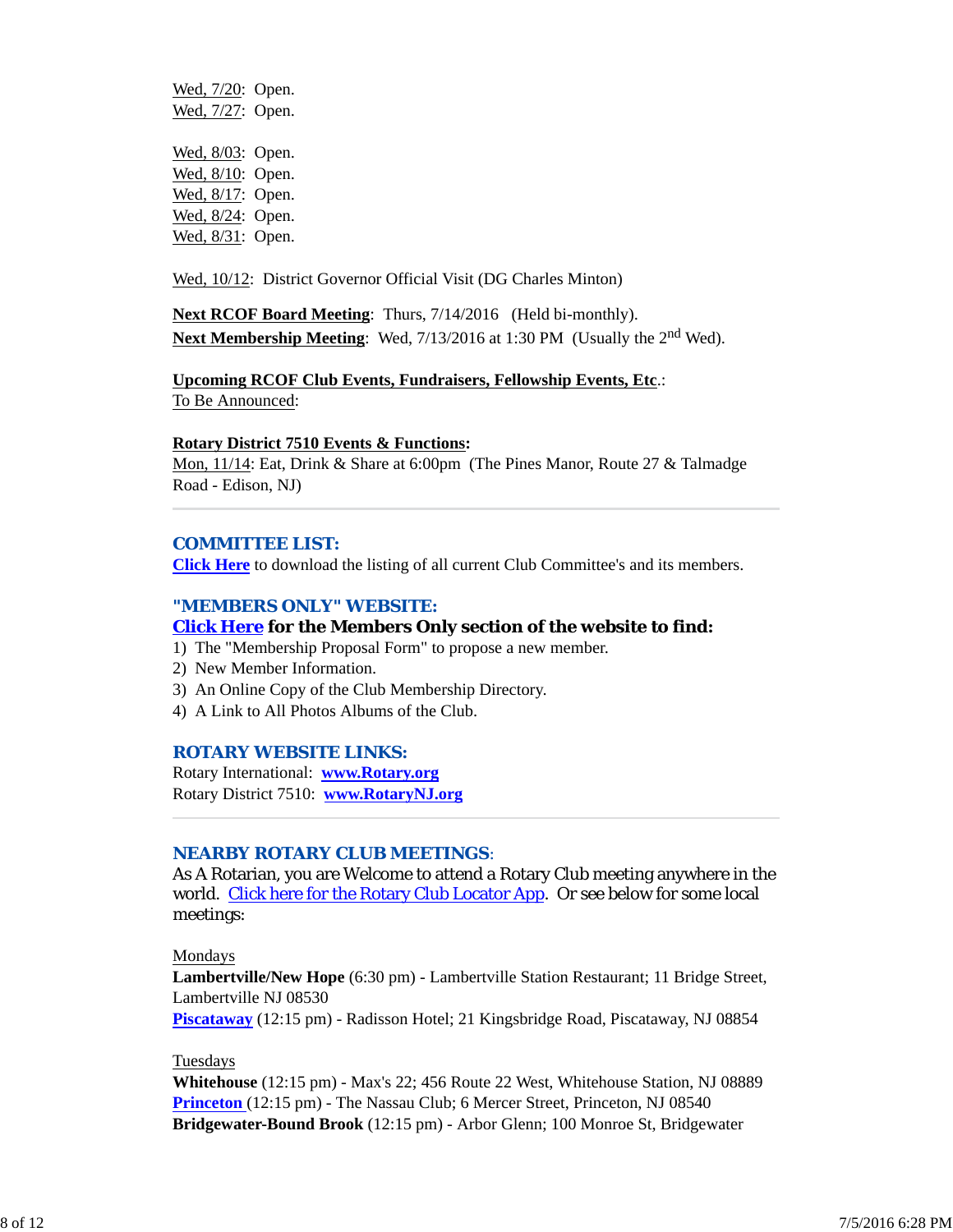08807

#### **Wednesdays**

**Branchburg Township** (7:30 am): Stoney Brook Grille; 1285 Route 28, North Branch, NJ 08876

**Flemington** (12:15pm): Copper Hill Country Club; 100 Copper Hill Road, Ringoes, NJ 08851

**Hillsborough Township** (6:15 pm): Pheasant's Landing; 311 Amwell Road (Rt. 514), Hillsborough, NJ 08844

#### **Thursdays**

**Clinton Sunrise** (7:30 am): Clinton Fire Department; New Street, Clinton, NJ 08809 **Somerville/Bridgewater** (12:15 pm): Bridgewater Manor; 1251 US Highway 202/206, Bridgewater, NJ 08807

**Trenton** (12:15 pm): Freddie's Tavern; 12 Railroad Avenue, West Trenton, NJ 08628

#### Fridays

**North Hunterdon** (12:15 pm): Beaver Brook County Club; 25 County Club Drive, Annandale, NJ 08801

**Princeton Corridor** (12:15pm): Hyatt Regency; 102 Carnegie Center, Rt. 1 North, Princeton, NJ 08540

#### eClub

**Rotary eClub of Hunterdon Horizon**: View website for meetings or online makeups.

## RI President's Call for Action in **2016-2017**: **"Rotary Serving Humanity"**

## **Rotary Club of Flemington - Our 93rd Year**

Founded October 3, 1923 \* Charter #1529 \* District 7510

| <b>Club President</b>                    | <b>Daniel James "D.J." Wright</b>                 |
|------------------------------------------|---------------------------------------------------|
| President-Elect                          | <b>Kim Metz</b>                                   |
| Secretary                                | <b>Karen Widico</b>                               |
| Treasurer, General                       | <b>Bob Newland</b>                                |
| Treasurer, Lunch                         | <b>Lynn Hyman</b>                                 |
| <b>Board Member</b>                      | Mick Schaible (immediate Past-President)          |
| <b>Board Member</b>                      | <b>Sandy Clark</b>                                |
| <b>Board Member</b>                      | <b>Joe Ziegler</b>                                |
| Sergeant-at-Arms                         | <b>Ken Skowronek</b>                              |
| R.I. President                           | <b>John F. Germ</b> (Chattanooga, Tennessee, USA) |
| District Governor (DG)                   | <b>Charles Minton</b> (Union, NJ)                 |
| District Governor Elect (DGE)            | <b>Bob Zeglarski</b> (Roselle-Rosselle Park)      |
| District Governor Nomimee (DGN)          | <b>John Shockley</b> (Hillsborough)               |
| <b>Assistant District Governor (ADG)</b> | <b>Albert Varga</b> (Lambertville-New Hope)       |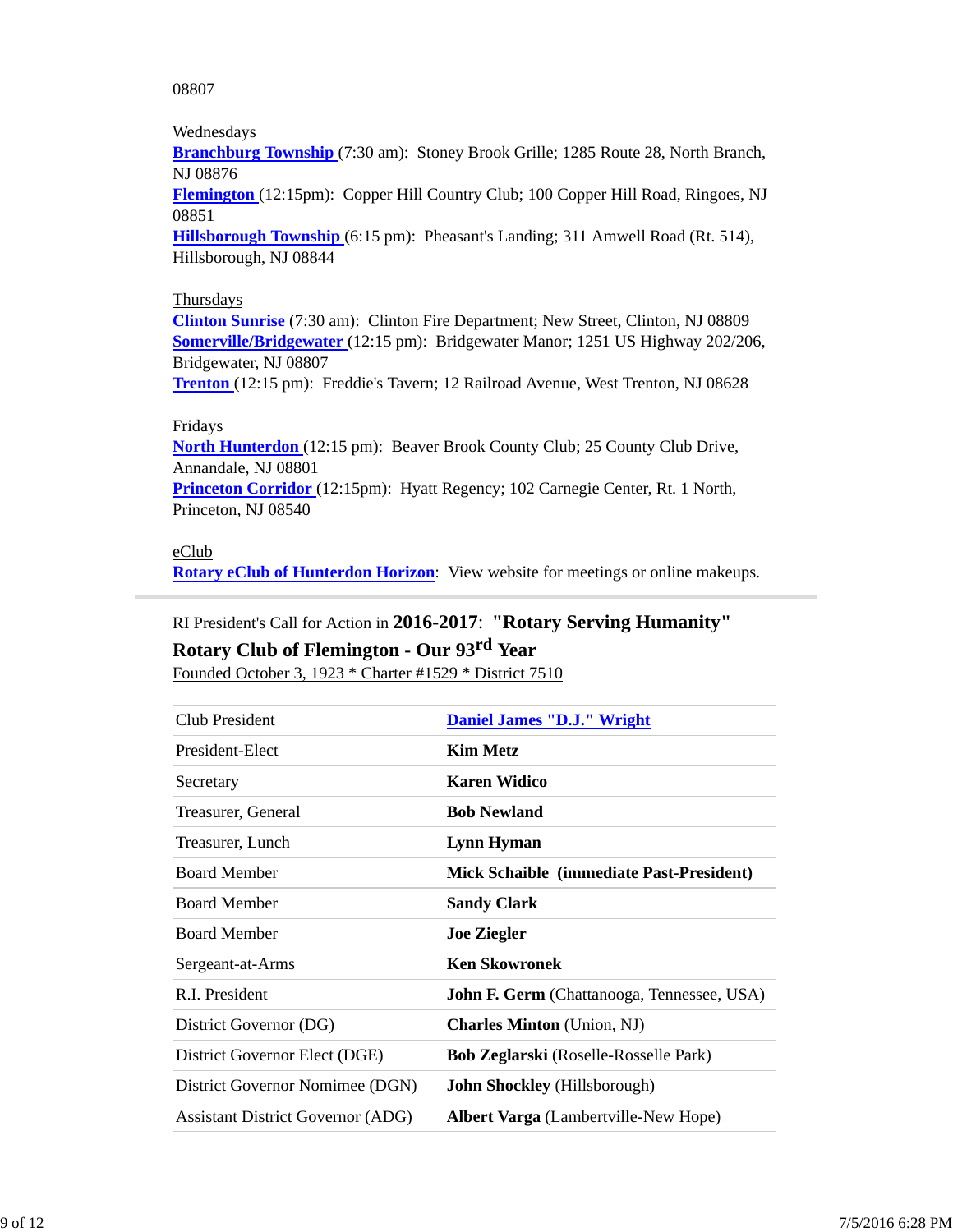#### Club Meetings: **Wednesday, 12:15 pm, Copper Hill Country Club** 100 Copper Hill Road, Ringoes 08551



*MISSION STATEMENT*: The mission of Rotary International is to assist and guide Rotarians and Rotary clubs to accomplish the Object of Rotary to ensure Rotary's continuing relevance and to help build a better world, emphasizing service activities by individuals and groups that enhance the quality of life and human dignity, encouraging high ethical standards, and creating greater understanding among all people to advance the search for peace in the world.

**THE OBJECT OF ROTARY:** The object of Rotary is to encourage and foster the ideal of service as a basis of worthy enterprise and, in particular, to encourage and foster:

**1st**: The development of acquaintance as an opportunity for service;

**2nd**: High ethical standards in business and professions, the recognition of the worthiness of all useful occupations, and the dignifying of each Rotarian's occupation as an opportunity to serve society;

**3rd**: The application of the ideal of service in each Rotarian's personal, business and community life;

**4th**: The advancement of international understanding, goodwill, and peace through a world fellowship of business and professional persons united in the ideal of service.

**THE 4-WAY TEST:** "Of the things we think, say or do:

**1st**: Is it the Truth?

2<sup>nd</sup>: Is it Fair to all concerned?

**3rd**: Will it build goodwill and better friendships?

**4th**: Will it be beneficial to all concerned?"

#### *ROTARY's AVENUE'S OF SERVICE*:

**1)** Through **Club Service**, we have fun, build lasting friendships, and make sure that our club runs well.

**2)** Through **Vocational Service**, we volunteer our professional skills to serve others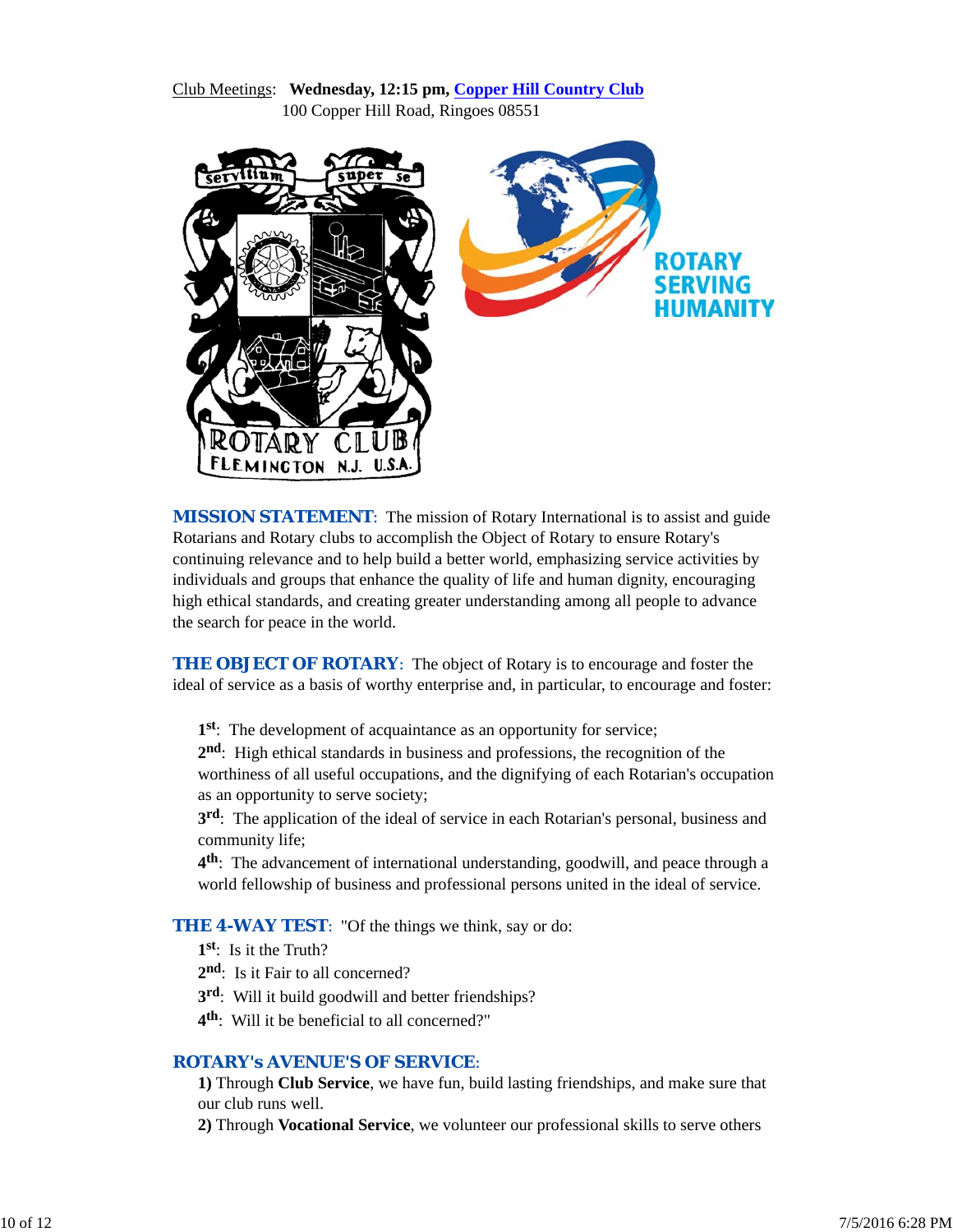and promote integrity in everything we do.

**3)** Through **Community Service**, we address local needs and work with our community to bring lasting improvements.

**4)** Through **International Service**, we meet humanitarian needs around the globe and promote world understanding and peace.

**5)** Through **Youth Service**, we work with young people to help them become the next generation of leaders, visionaries, and peacemakers.

# **2016-2017 CLUB MEMBER ROSTER Rotary Club of Flemington, NJ**

Current Number of Members: 44

| Rotarian                          | <b>Member Since</b> | <b>Classification</b>           |
|-----------------------------------|---------------------|---------------------------------|
| Black, Bruce B.                   | 2007                | <b>Health and Fitness</b>       |
| Bohler, Herbert C. (Herb)         | 1977                | <b>Specialty Advertising</b>    |
| <b>Boynton, Adam</b>              | 2016                | <b>Church / Social Services</b> |
| Campbell, Jennifer                | 2015                | <b>General Practice</b>         |
| Chittenden, Robert L. (Bob)       | 2003                | M.E.F.P. Consulting Engineering |
| Clark, Arthur L. (Sandy)          | 1987                | Printing                        |
| Davidson, James G. (Jim)          | 2002                | <b>Rubber Products</b>          |
| del Campo, Ann                    | 2016                | <b>Scientist &amp; Farmer</b>   |
| Ferrari, Frederick J. (Fred)      | 1964                | Orthodontia                     |
| Fisher, Charles H. (Charlie)      | 1961                | <b>Funeral Services</b>         |
| Fisher, Thomas H. (Tom)           | 2012                | Property & Casualty Insurance   |
| Harrison, Jeffrey (Jeff)          | 1996                | Psychotherapy                   |
| <b>Goldsmith, Cheryl</b>          | 2016                | <b>Realtor</b>                  |
| <b>Goodwin, Michael S.</b>        | 2016                | <b>Youth Development</b>        |
| Hyman, Lynn                       | 2010                | <b>Retail Banking</b>           |
| Kamnitsis, Christopher P. (Chris) | 2001                | <b>Financial Planning</b>       |
| <b>Kritharis, Nikolaos (Nik)</b>  | 2016                | <b>Dentistry</b>                |
| Liebross, Ira                     | 1997                | <b>Family Medicine</b>          |
| Loew, Darren                      | 2002                | Orthodontics                    |
| Martin, Teresa (Terry)            | 1993                | Solid Waste/Recycling           |
| Mazujian, Harry                   | 2004                | Clergy                          |
| McWilliams, Nancy                 | 1992                | Psychotherapy                   |
| Metz, Kim                         | 2007                | <b>Technical Education</b>      |
| Muller, George D.                 | 1964                | <b>Cut Glass Manufacturing</b>  |
| Nastasi, William (Bill)           | 1996                | <b>General Contracting</b>      |
| Newland, Robert D. (Bob)          | 1998                | Insurance                       |
| Ownes, Terry M.                   | 1987                | <b>Floor Covering</b>           |
| Phelan, Christopher J. (Chris)    | 2009                | <b>Chamber Of Commerce</b>      |
| Randolph, R. Wayne                | 1982                | Veterinary Medicine             |
| Reinbacher, Otto A.               | 1997                | Clergy                          |
| Rogow, Stephen S. (Steve)         | 1973                | Orthodontics                    |
| Schaible, R. Michael (Mick)       | 1998                | <b>Appraisal Services</b>       |
| Skowronek, Kenneth J. (Ken)       | 1994                | <b>Family Law</b>               |